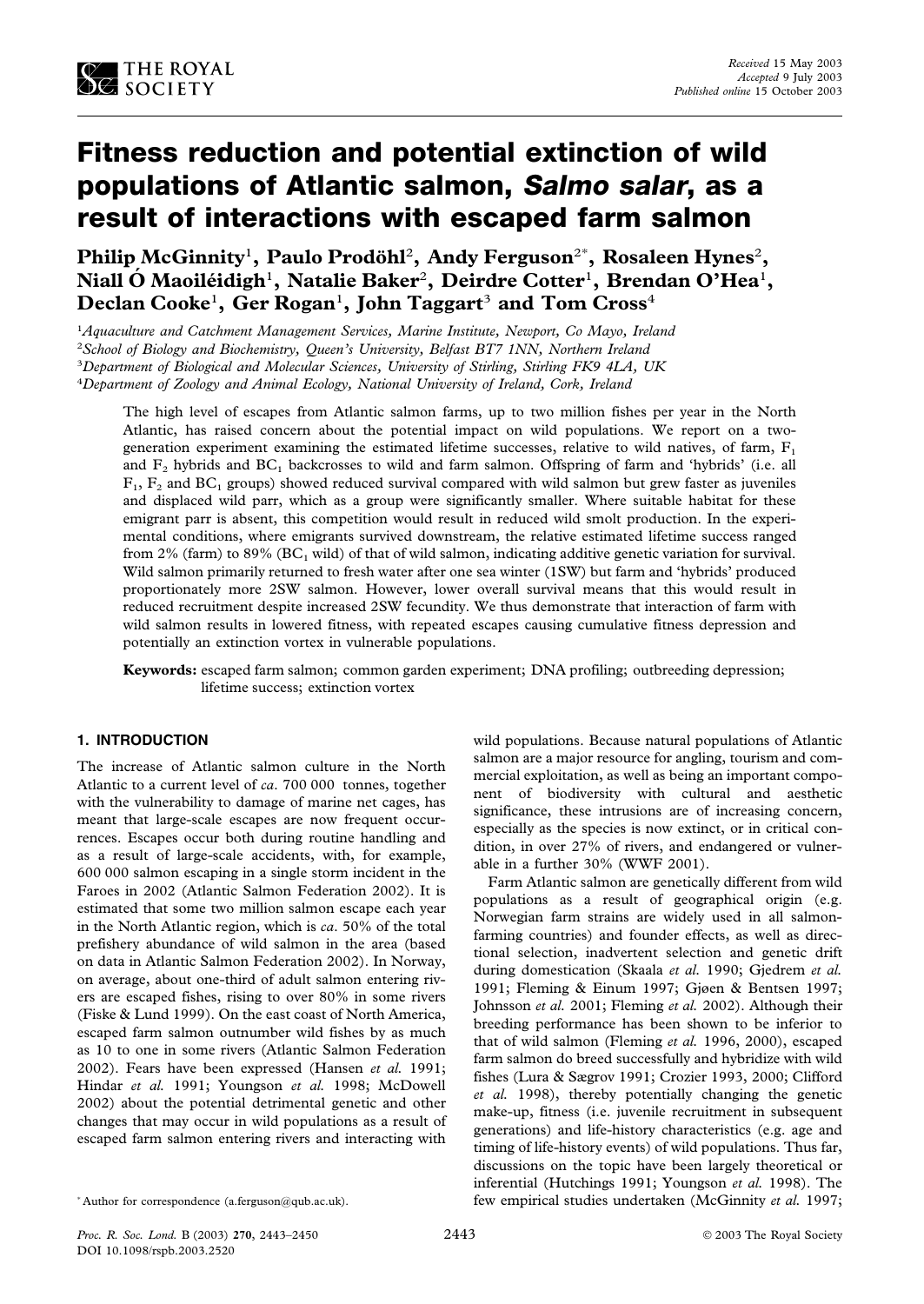Fleming *et al.* 2000) have involved only  $F_1$  hybrids between wild and farm salmon. However, it is necessary to undertake studies for at least two generations, because  $F<sub>1</sub>$  hybrids often show intermediate or even enhanced performance compared with their parents (hybrid vigour), but F<sub>2</sub> hybrids can show reduced performance (outbreeding depression) (Templeton 1986). Because Atlantic salmon have both freshwater juvenile and marine life-history phases, it is necessary to study both these phases as well as migrations.

The only current direct method of examining quantitative genetic differences among wild, farm and 'hybrid' salmon is to carry out 'common garden' experiments, where fishes are reared from egg to adult in a communal environment. As environmental variability is eliminated, any differences found in performance will reflect genetic differences (with the exception of maternal physiological effects). The development of DNA profiling has enabled accurate parentage identification and allows direct comparison of groups from the egg stage onwards under natural conditions (Ferguson *et al.* 1995). McGinnity *et al.* (1997) reported the freshwater performance of  $F_1$  hybrids between wild and farm salmon (in 1993 and 1994 cohorts). Here, we extend this previous study by examining the freshwater performance of second-generation  $F_2$ hybrids and  $BC<sub>1</sub>$  backcrosses to wild and farm salmon (a 1998 cohort), as well as adult return from the sea for all cohorts. The results from all cohorts are combined to allow estimation of two-generation lifetime success.

#### **2. MATERIAL AND METHODS**

The experiment was undertaken in the Burrishoole system in western Ireland (McGinnity *et al.* 1997). This system consists of a freshwater lake (Lough Feeagh), connected to Lough Furnace, a tidal brackish lough, by two outlet channels with permanent smolt and adult trapping facilities ('sea entry traps'), and a number of afferent rivers (figure 1). One of these rivers (Srahrevagh: *ca*. 7250 m<sup>2</sup> of juvenile salmonid habitat) was used for the freshwater stages of the experiment and was equipped with a further trap capable of capturing all downstream juvenile migrants and upstream adults (hereafter referred to as the 'experiment river' and 'experiment trap'). Experimental details for the 1998 cohort freshwater stage were as for the 1993 and 1994 cohorts (McGinnity *et al.* 1997), with the following changes and additions for the 1998 cohort groups. Native wild Burrishoole salmon of one sea winter maturity (1SW) and 2SW farm salmon (Norwegian Mowi origin) were used, whereas 3SW and 4SW farm fishes were used for the earlier cohorts. Returning  $F_1$  hybrid Atlantic salmon (2SW), which had been ranched from the 1994 cohort, were captured at the Burrishoole traps from August to November 1997 and used to produce the  $F_2$  hybrids and  $BC<sub>1</sub>$  backcrosses (table 1). Family tie or full reciprocal mating designs were used (Winkelman & Peterson 1994), giving some 500 to 800 eggs per family, with all families being established on the same day. A muscle-tissue specimen from each parent was retained for DNA profiling. Fertilized eggs were incubated in the hatchery on the Burrishoole system until the developmental stage when eyes were visible ('eyed eggs'), with cumulative mortality being recorded daily. At this stage, live eggs were counted accurately (table 1) and families were mixed and planted out in the experiment river in artificial redds constructed according to Donaghy & Verspoor (2000). Ten eggs



Figure 1. Sketch map of the Burrishoole river system showing the location of the experiment river and traps.

from each family were retained in the hatchery in a communal tank, with additional eggs ( $ca$ . 300 per family) (but not  $F_2$ ) hybrids) being reared in separate group tanks. The communally reared hatchery parr were sampled  $(n = 523)$  in March 1999, i.e. at *ca*. 11 months of age. Juveniles were sampled  $(n = 295)$  from the experiment river by electrofishing in August 1998, and the experiment trap was inspected daily from 24 April 1998 to 30 June 2001 (parr, *n* = 169; smolts, *n* = 177). All 1998 cohort parr and smolts from the experiment trap were sacrificed.

Because insufficient adult returns would have been obtained from the smolts produced in the experiment river, the marine phase of the life cycle of all cohorts (with the exception of  $F_2$ hybrids) was examined by ranching, i.e. smolts were reared in the hatchery and released to the sea to complete their life cycle. Prior to release, smolts were tagged with coded wire microtags (Wilkins *et al.* 2001). Communally reared smolts from the 1993 and 1994 cohorts were each given a single code, whereas each group of the 1998 cohort was reared in a separate tank and could be assigned a unique group code. Smolts (table 1) of the 1993, 1994 and 1998 cohorts were released to Lough Furnace on 3 May 1994, 3 May 1995 and 29 April 1999, respectively. Microtags and tissue specimens were recovered from returning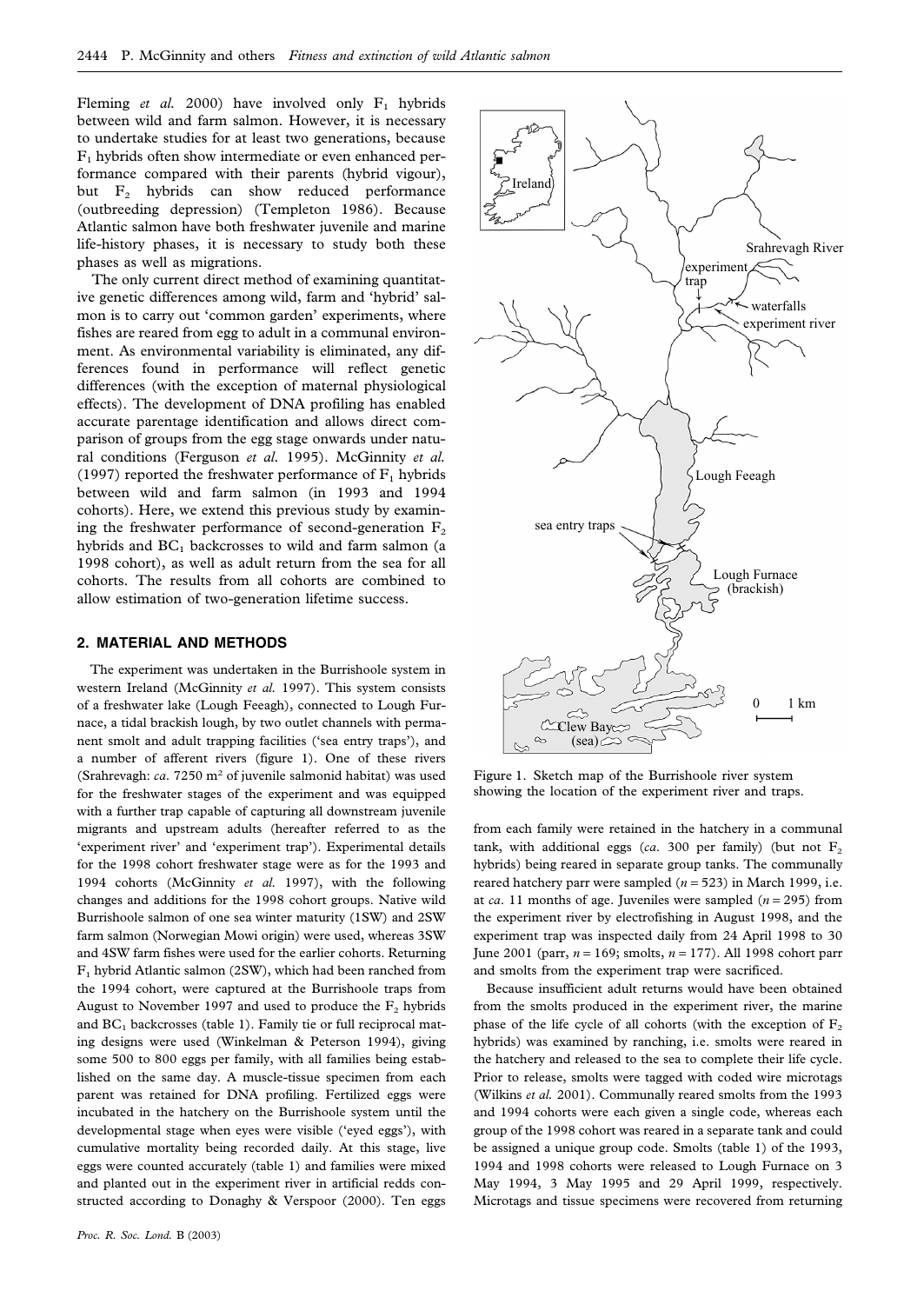| group                                             | cohort | code                 | number of<br>females | males          | number of number of<br>families | eved eggs to<br>river <sup>a</sup> | smolts to<br>seab |
|---------------------------------------------------|--------|----------------------|----------------------|----------------|---------------------------------|------------------------------------|-------------------|
| Burrishoole wild                                  | 1993   | Wild93               | 6                    | 6              | 6                               | 5273                               | 1842              |
| farm                                              | 1993   | Farm93               | 15                   | 15             | 15                              | 14997                              | 1722              |
| $F_1$ hybrid: wild females $\times$ farm males    | 1993   | F <sub>1</sub> HvW93 | 6                    | 6              | 6                               | 5886                               | 1962              |
| $F_1$ hybrid: farm females $\times$ wild males    | 1993   | F <sub>1</sub> HvF93 | 8                    | 8              | 8                               | 8659                               | 1914              |
| Burrishoole wild                                  | 1994   | Wild94               | 11                   | 11             | 11                              | 10537                              | 954               |
| farm                                              | 1994   | Farm94               | 11                   | 11             | 11                              | 10537                              | 1138              |
| $F_1$ hybrid: wild females $\times$ farm males    | 1994   | F <sub>1</sub> HvW94 | 11                   | 11             | 11                              | 10537                              | 1211              |
| $F_1$ hybrid: farm females $\times$ wild males    | 1994   | F <sub>1</sub> HvF94 | 11                   | 11             | 11                              | 10537                              | 1028              |
| Burrishoole wild                                  | 1998   | Wild98               | 8                    | 5              | $12(24$ sea)                    | 8787                               | 2544              |
| farm                                              | 1998   | Farm98               | 6                    | 9              | 33                              | 9832                               | 9131              |
| $F_2$ hybrid: $F_1$ hybrid $\times F_1$ hybrid    | 1998   | F <sub>2</sub> Hv    | 15                   | $\overline{c}$ | 26                              | 8337                               | $\Omega$          |
| $BC_1$ wild backcross: $F_1$ hybrid $\times$ wild | 1998   | BC <sub>1</sub> W    | 15                   | 5              | 45                              | 9549                               | 5661              |
| $BC_1$ farm backcross: $F_1$ hybrid $\times$ farm | 1998   | $BC_1F$              | 15                   | 5              | 45                              | 9928                               | 7297              |

Table 1. Experimental groups of Atlantic salmon in the 1993, 1994 and 1998 cohorts.

<sup>a</sup> The number of eggs planted out in the experiment river.

**b** The number of microtagged smolts released to sea.

adult salmon (1993 cohort: *n* = 49; 1994 cohort: *n* = 67; 1998 cohort:  $n = 535$ ) caught by angling in Lough Furnace and at the sea entry upstream traps on the Burrishoole system. For the 1998 cohort, additional returning fishes  $(n = 357)$  were also obtained from the commercial net fisheries around the Irish coast through the National Microtag Recovery Programme (Wilkins *et al.* 2001). Fecundity (*F*) was estimated from the weight (*W*) (in grams) of returning females using the formula given by Mangel (1996):  $F = cW^k$ , where  $c = 4.832$  and  $k = 0.8697$ .

Sampled individuals, except returning adults of the 1998 cohort (identifiable from microtags), were identified by microsatellite profiling involving six microsatellite loci as three sets of two multiplexed primers: *Ssa* 407 (Cairney *et al.* 2000) and *Ssa* 202 (O'Reilly *et al.* 1996); SSSP2201 and SSSP2210; and SSSP1605 and SSSP2215 (Verspoor *et al.* 2002). PCR amplification protocols varied for each of the three sets of primers. Common components in all three assays  $(12 \mu)$  final volume) were: 100 ng template DNA, 20 mM Tris–HCl (pH of 8.4), 50 mM KCl, 1.5 mM  $MgCl<sub>2</sub>$ , 100 µM dNTP and 0.5 units *Taq* DNA polymerase (Invitrogen). The forward primer of each primer set was fluorescently labelled (IRD 700 Li-Cor for *Ssa* 202, SSSP2201, SSSP2210 and SSSP1605; IRD 800 Li-Cor for *Ssa* 407 and SSSP2215). The varying amounts of each primer used in the multiplex PCR reactions were as follows: *Ssa* 407 (4 pmol) and *Ssa* 202 (1.5 pmol); SSSP2201 (3.5 pmol) and SSSP2210 (0.5 pmol); and SSSP1605 (0.3 pmol) and SSSP2215 (3 pmol). Following an initial cycle at 94 °C for 4 min, PCR cycling parameters were specific to each of the three primer sets: *Ssa* 407 and *Ssa* 202, 24 cycles of 94 °C for 50 s, 57 °C for 50 s and 72 °C for 50 s; SSSP2201 and SSSP2210, 29 cycles of 94 °C for 40 s, 55 °C for 40 s and 72 °C for 40 s; SSSP1605 and SSSP2215, 28 cycles of 94 °C for 1 min, 62 °C for 1 min and 72 °C for 1 min. Following PCR, 4 µl of stop solution (95% formamide, 10 mM NaOH, 10 mM EDTA and 0.01% pararosaniline) was added to each 12 µl reaction. The resulting amplified products were denatured at 80 °C for 3– 4 min, and 1 µl of the reaction was loaded onto 96-well, 25 cm long,  $6\%$  polyacrylamide gels ( $1 \times$  TBE buffer containing 5.6 M urea) mounted in an automated Li-Cor double-dye system. A commercially available size ladder for the Li-Cor system (MicroStep-20a from Microzone, UK) was run every 15 specimens to size allelic fragments. Gels were run at a constant power of 40 W and at a temperature of *ca*. 50 °C for 1–2 h. The Gene-PROFILER genotyper software (Scanalytics) was used to score genotypic data from the Li-Cor, with all data being subsequently checked manually. Progeny were identified to family and group parentage using the Fap program (J. B. Taggart, unpublished data) as previously described (McGinnity *et al.* 1997). Overall 96.7% of individuals were unambiguously assigned to a single group.

As relative sizes of groups in some samples is determined by both survival and migration, this is referred to as representation. Differences in survival and representation, relative to the wild group, were tested using *G*-tests incorporating Williams' correction (Sokal & Rohlf 1995; McGinnity *et al.* 1997), and were expressed relative to a wild value of 1.0. Length data did not meet the requirements for parametric analyses and were analysed using the Kruskal–Wallis non-parametric one-way ANOVA and, if this showed significant overall heterogeneity, unplanned pairwise comparisons were carried out using Dunn's multiple comparison test.

## **3. RESULTS**

# (**a**) *Fertilization to eyed-egg stage and hatchery controls*

The highest egg mortality occurred in the  $F_2$  hybrid group (median 68%); this was significantly higher than in all other groups (e.g. wild 3%; figure 2). Because the backcrosses, which used aliquots of the same eggs as  $F_2$ hybrids, showed significantly lower mortality (8%), this high  $F_2$  hybrid mortality is not caused by maternal or eggquality effects. There was also no significant difference in mortality between the two paternal groups of families, indicating that it is not a paternal effect. Thus, this high  $F_2$ mortality most probably reflects outbreeding depression.

No significant differences in survival between groups were found in the hatchery control sampled at 11 months. However, given that total mortality was less than 10% under 'protected' hatchery conditions, there was little opportunity to detect differential survival. The lack of differences in the hatchery controls serves to demonstrate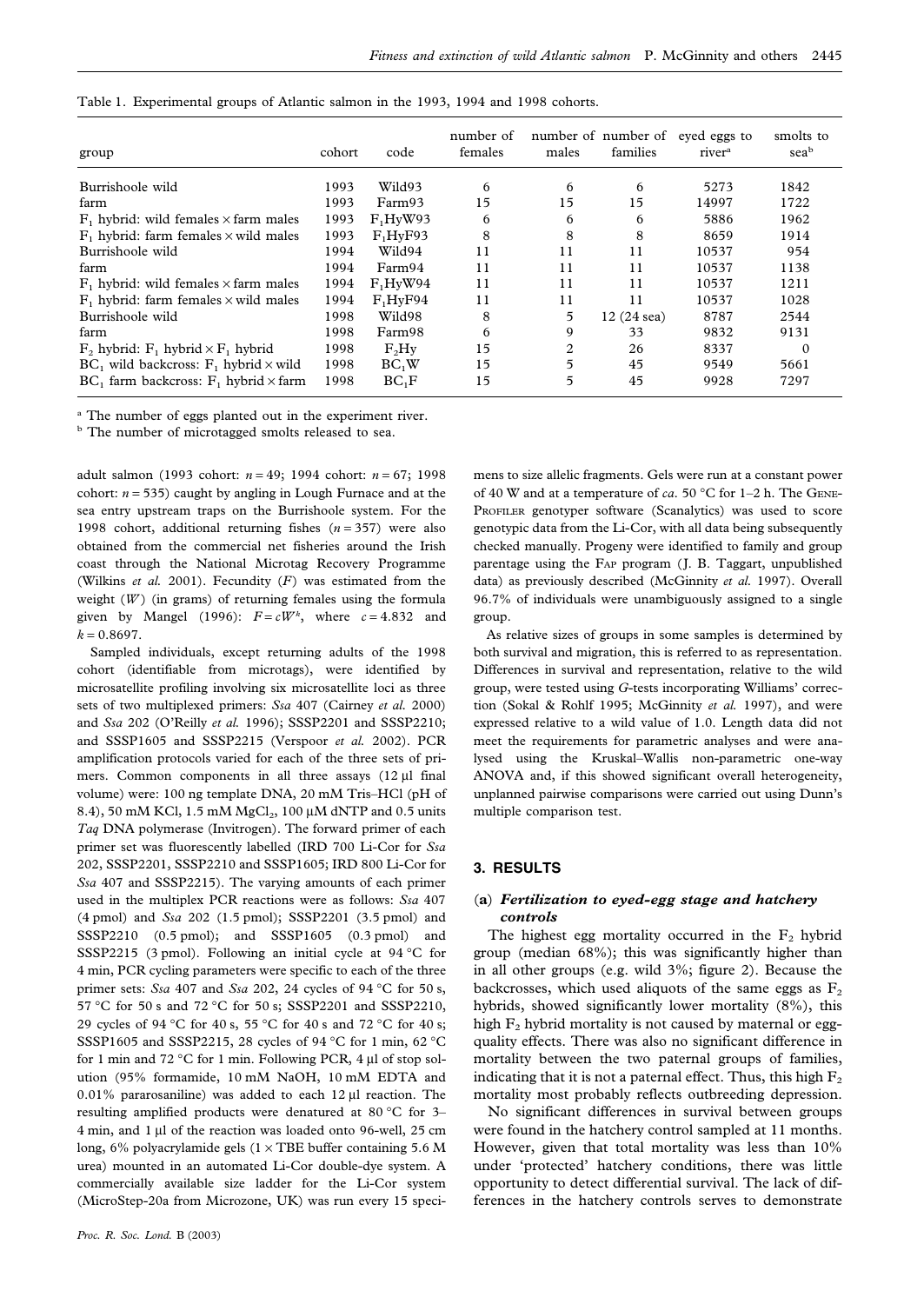

Figure 2. Survival/representation in samples of farm and 'hybrid' groups relative to a wild value of 1.0. Data for the fertilization to eyed-egg stage are shown for all cohorts and numbers indicate total number of families. Parr and smolt data are shown for the 1998 cohort only (earlier data in McGinnity *et al.* 1997) and numbers indicate individuals in sample. Significance of pairwise differences from the wild group  $(\chi^2)$  are indicated above the bars: n.s., non-significant; - indicates significantly less; + indicates significantly more;  $-/+$ ,  $0.05 < p < 0.01$ ;  $-/-$ ++,  $0.01 < p < 0.001$ ;  $-/-$ +++,  $p < 0.001$ . Two measures of smolt output are given: smolts actual experiment trap is the actual count of smolts leaving the experiment river; smolts estimated sea entry is the estimated output of smolts to the sea based on the assumption that displaced parr have the same survival as parr of the same group remaining in the experiment river.

that all groups were potentially equally viable and that the differential survival apparent in the wild was the result of genetic and/or maternal differences.

#### (**b**) *Juveniles in fresh water*

As found for the 1993 and 1994 cohorts (McGinnity *et al.* 1997), in the samples of  $0+$  parr (i.e. first-year juveniles) of the 1998 cohort from the experiment river at the end of the first summer, farm salmon showed significantly lower representation than wild salmon. The  $BC_1$ backcross to farm salmon also showed significantly lower representation but the  $F_2$  hybrid and  $BC_1$  backcross-towild groups were not significantly different from wild salmon (figure 2). As previously (McGinnity *et al*. 1997), the relative numbers of parr in the river underestimate the differences in survival, as downstream movement occurred prior to the sample being taken. During the period from May  $0+$  to September  $1+$  (i.e. the second year), the highest proportion of emigrant parr, caught in the experiment trap, was from the wild group and the lowest from the farm group, with 'hybrids' intermediate in representation. There was significant heterogeneity in length (Kruskal– Wallis  $\chi^2_4$ ,  $p < 0.001$ ) among the groups in the 0+ parr with the decreasing order of size being: farm;  $BC<sub>1</sub>$ backcross to farm;  $F_2$  hybrid;  $BC_1$  backcross to wild; and wild. The inverse relationship between emigration and size indicates competitive displacement of the wild salmon by

the larger farm and 'hybrid' fishes, in agreement with earlier findings for the 1993 and 1994 cohorts (McGinnity *et al.* 1997).

Final migration from the river occurred in two phases: an 'autumn' migration of presmolts in the period from November to January, and a typical 'spring' smolt migration from March to May (McGinnity *et al.* 1997). In the autumn presmolts of the 1998 cohort, 81% were mature male parr, with wild parr showing greatest representation, farm parr the least and hybrids intermediate. As there was no significant difference (figure 2) in presmolt  $+$  smolt output between wild and farm salmon, this difference in parr maturity cannot be explained by differential survival or previous parr emigration. Most migration (90%) occurred in the second autumn and the following spring, i.e.  $2+$  smolts, with 6% as  $1+$  smolts and  $4\%$  as  $3+$  smolts. There were no significant differences between groups in the age of smolting. As previously, smolt output was assessed in two ways (McGinnity *et al*. 1997; figure 2). The first approach was to consider only the actual number of migrants (presmolts  $+$  smolts) caught in the experiment trap, which assumes that earlier emigrant parr do not survive. As a result of displacement of the wild parr, the  $F_2$  hybrid and  $BC_1$  backcross-to-farm groups produced significantly more smolts than the wild group, but farm numbers were not significantly different, in spite of this group showing the lowest parr emigration.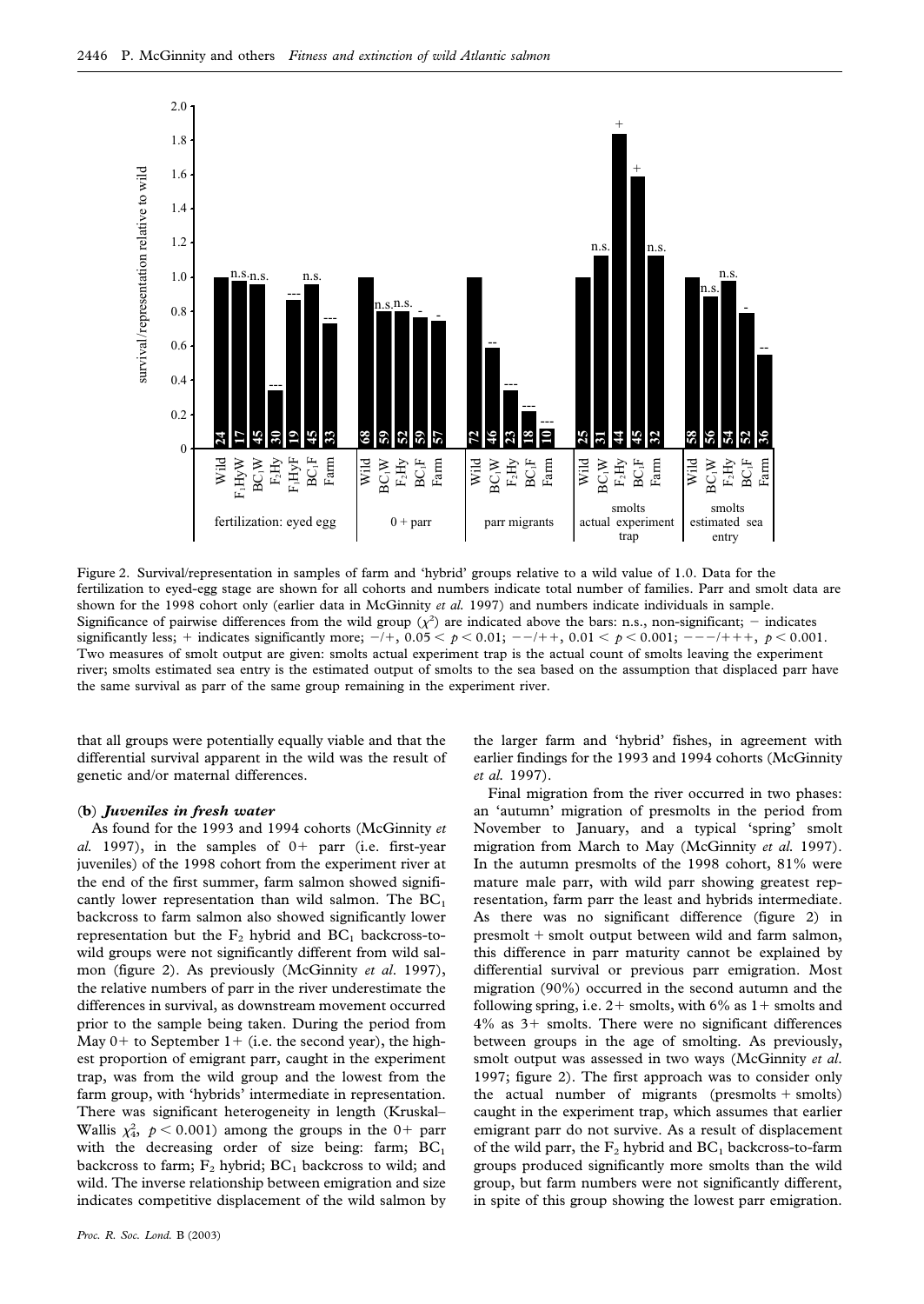

Figure 3. Return of adults relative to a wild value of 1.0: (*a*) 1SW adults; (*b*) 2SW adults; and (*c*) 1SW 2SW adults with female 2SW fish numbers being multiplied by 2.3 to correct for increased fecundity; 1993, 1994 and 1998 refer to the three cohorts. Numbers within the bars for (*a*) and (*b*) indicate the numbers of individuals, and for (*c*) the corrected number of individuals. Sampling of the 1993 cohort 1SW was incomplete and the two age groups cannot be combined. No wild fishes returned as 2SW for the 1994 cohort and relative return cannot be calculated. Significances of pairwise differences from the wild group are indicated as for figure 2.

As suitable habitat is present in the river downstream of the experiment trap and in freshwater Lough Feeagh, emigrant parr were potentially able to survive and produce smolts, as was demonstrated for the 1993 cohort (McGinnity *et al.* 1997). The second measure of smolt output assumed that emigrant parr would have had the same survival downstream as parr of the equivalent group remaining in the experiment river, and combines the estimated number of smolts produced from these with the actual experiment-trap migrants to give an estimate of seaentry smolts. The farm and  $BC<sub>1</sub>$  backcross-to-farm groups had significantly lower estimated sea-entry smolt production relative to wild salmon, with farm salmon producing 55% smolts relative to wild salmon (figure 2).

## (**c**) *Marine survival and maturity: all cohorts*

Adult salmon returned from the sea after one or two winters (1SW and 2SW). In the 1SW returns, all groups, except the  $BC<sub>1</sub>$  backcross to wild, showed a significantly lower return relative to wild salmon (figure 3). In the 2SW returns, all groups showed a proportionately greater return than wild salmon. However, the Burrishoole wild population is primarily a 1SW stock, and the 2SW return was only 2.5% of the total return of 203 fishes. Farm salmon have been bred for late maturity, a trait with high heritability under such conditions (Jónasson et al. 1997). As egg deposition, rather than sperm, is likely to be a limiting factor in salmon recruitment, it is necessary to take account of the greater egg production of 2SW females compared with 1SW fishes. Based on the mean weights of returning females in the two groups, it was found that the 2SW fishes potentially produced 2.3 times more eggs. However, even taking account of this differential egg production of 1SW and 2SW females, the total potential egg deposition was significantly lower than for wild salmon in all groups except  $BC_1$  backcross to wild (figure 3). If this correction for increased fecundity is not applied, the relative performances of farm and 'hybrid' groups (except  $BC<sub>1</sub>$ backcross to wild) were even lower. Thus, based on numbers of fishes alone, farm salmon had a return relative to

wild salmon of 4% but, when corrected for the greater return of 2SW salmon in the farm group, the value is 7% of potential egg deposition. Whether or not a correction factor is applied, and the exact value used, does not change the rank order of adult returns and has only a minor effect on the magnitude of the estimated overall lifetime success.

### (**d**) *Overall lifetime success*

The product of the survivals at the different life-history stages can be used as a quantitative estimate of overall lifetime success, which, by taking account of differential egg production between 1SW and 2SW females, can be equated to potential fitness (table 2). It should be noted that the same fishes were not used for the freshwater and marine stages, and thus combined effects of selection in both stages are excluded. In the experimental conditions where parr emigrants survived, farm salmon had an estimated lifetime success of 2% relative to wild fishes. The 'hybrids' showed intermediate success and decreased in survival in the order:  $BC_1$  backcross to wild;  $F_1$  hybrid (wild mother);  $F_2$  hybrid (but marine stage not measured for this group);  $BC_1$  backcross to farm; and  $F_1$  hybrid (farm mother). Under the scenario where only the actual smolts at the experiment trap are considered, all groups increased their relative survival, as a result of displacement of wild parr, but the rank order is similar.

# **4. DISCUSSION AND CONCLUSIONS**

Previous studies (Fleming *et al.* 1996, 2000) have shown that farm salmon differ in their breeding behaviour from wild fishes and have lower breeding success. Our experiment, starting with fertilized eggs, was designed to eliminate behavioural differences between spawning adults and to examine the effect of genetic differences on survival and performance. The concordance of the results in the three cohorts, where the same groups of fishes were compared, i.e. Burrishoole wild salmon and farm fishes, considerably increases confidence in the findings. Thus farm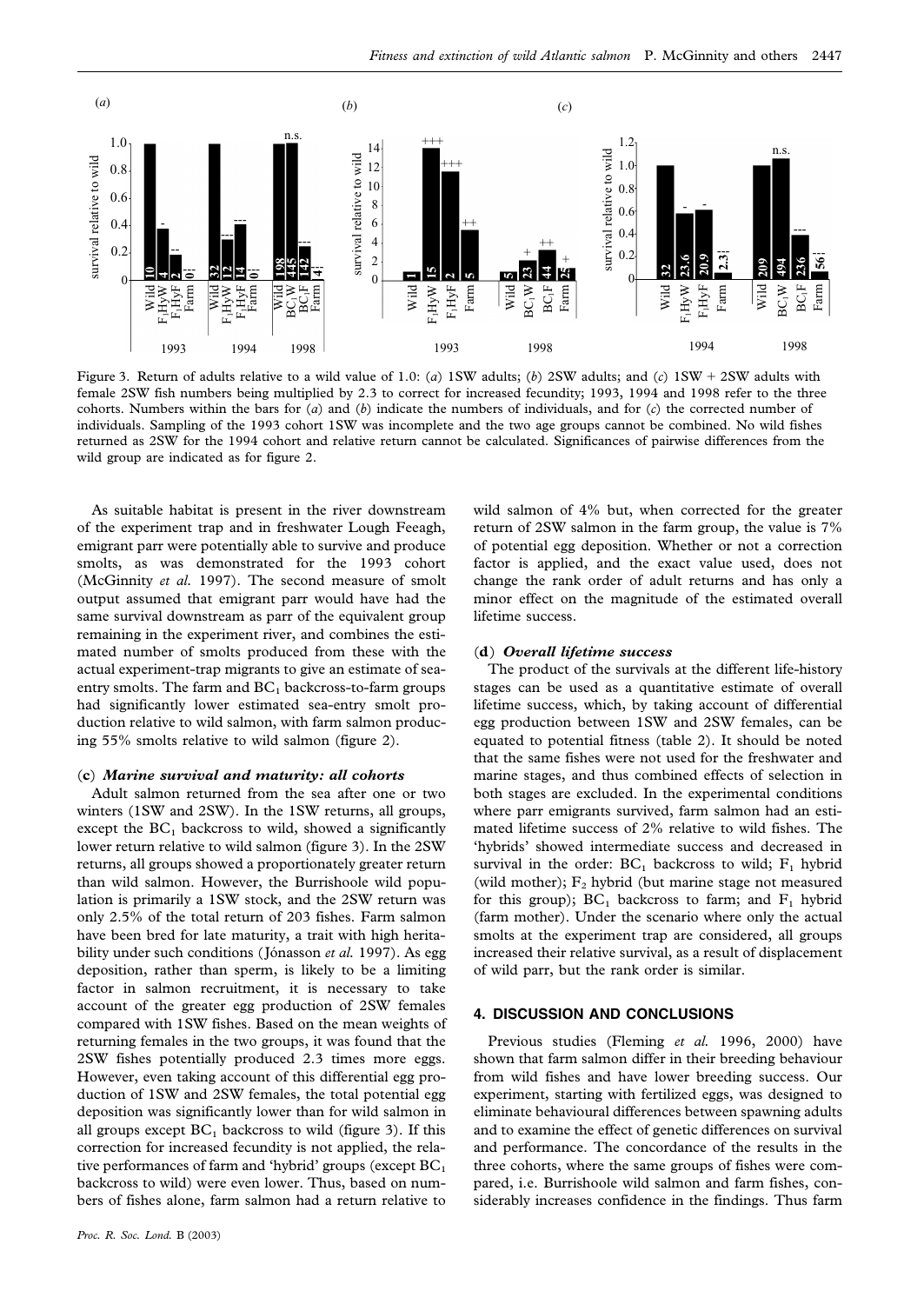| Table 2. Lifetime successes of the wild, farm and 'hybrid' groups. |
|--------------------------------------------------------------------|
|--------------------------------------------------------------------|

(Results averaged over several cohorts where available (this study and McGinnity *et al.* (1997)). Survival of the wild group is taken as 1.0. Where another group is not significantly different from the wild group, at a particular stage, it is also given a value of 1.0. Where a group is significantly different from the wild group, then the actual survival relative to the wild group is used. Note that data for marine survival of the  $F_2$  hybrid group are not available and a value of 1.0 is used, hence lifetime success values are maximum estimates.)

| group             | fertilization-eyed<br>egg |      | eyed egg-smolt <sup>a</sup> eyed egg-smolt <sup>b</sup> | smolt–adult | lifetime success <sup>a</sup> | lifetime success <sup>b</sup> |
|-------------------|---------------------------|------|---------------------------------------------------------|-------------|-------------------------------|-------------------------------|
| wild              | 1.0                       | 1.0  | 1.0                                                     | 1.0         | 1.0                           | 1.0                           |
| BC <sub>1</sub> W | 1.0                       | 0.89 | 1.0                                                     | 1.0         | 0.89                          | 1.0                           |
| $F_1HyW$          | 1.0                       | 0.73 | 1.0                                                     | 0.58        | 0.42                          | 0.58                          |
| $F_1HyF$          | 0.87                      | 0.50 | 0.63                                                    | 0.61        | 0.27                          | 0.33                          |
| $F_2Hy$           | 0.34                      | 1.0  | 1.84                                                    | n.a.        | (0.34)                        | (0.63)                        |
| $BC_1F$           | 1.0                       | 0.79 | 1.59                                                    | 0.39        | 0.31                          | 0.62                          |
| farm              | 0.79                      | 0.41 | 0.76                                                    | 0.07        | 0.02                          | 0.04                          |

<sup>a</sup> This assumes that displaced parr have the same survival as parr of the same group remaining in the experiment river, i.e. that the river is not at its parr carrying capacity and spare habitat is available for displaced parr.

<sup>b</sup> This assumes that displaced parr emigrating from the experimental river do not survive, i.e. that the river is at its parr carrying capacity.

salmon consistently show the lowest freshwater and marine survival in all cohorts. There is no evidence for hybrid vigour, with  $F_1$  and  $BC_1$  hybrids being intermediate between wild and farm salmon in survival, growth and parr maturity. There is clear evidence of outbreeding depression in the  $F_2$  hybrids, as might be expected from a breakdown of coadapted sets of alleles following recombination of parental chromosomes. However, this outbreeding depression appears to be limited to the early developmental stage, with allelic combinations that survive this stage causing no further reduction in survival.

The order of lifetime success among the experimental groups is indicative of additive genetic variation for survival, with genetic changes having occurred in the farm strain that reduce its survival under natural conditions. Intentional and unintentional selection and genetic drift during domestication have resulted in many genetically based behavioural and physiological changes that could reduce survival under natural conditions. At least some of these differences appear to be the result of selection for faster growth in farm strains (Gjøen & Bentsen 1997). Recent evidence (Fleming *et al.* 2002) suggests that this selection has indirectly targeted individuals with higher growth-hormone production and that increased aggression and decreased response to predation risk (Fleming & Einum 1997; Johnsson *et al.* 2001) are consequences of this increased endocrine activity (Jönsson et al. 1996). The difference in overall survival between the wild-mother and farm-mother  $F_1$  hybrids indicates that there is also a maternal component to survival. As expected, this component primarily influences early survival in both the fertilization-to-eyed-egg and freshwater juvenile stages.

Our results for marine survival and maturity differ from those of Fleming *et al.* (2000) in that they did not find any difference in survival between farm and wild salmon. They also found that  $F_1$  hybrids had a lower mean age at maturity as a result of earlier smolting. In part, at least, the differences are probably caused by the fact that Fleming *et al.* (2000) used farm salmon from the largest Norwegian breeding programme whereas we used farm fishes derived from the Norwegian Mowi strain. The life-history charac-

teristics of the wild populations used, and the different natural conditions under which the experiments were undertaken in Norway and Ireland, are also likely to have contributed to the differences observed.

In many cases, where escaped farm salmon enter a river, production of  $F_1$  hybrids rather than pure farm offspring is the outcome (Clifford *et al.* 1998; Fleming *et al.* 2000). Thus part of the potential wild juvenile recruitment is converted to hybrids in the first generation and to backcrosses in the second and later generations. Inevitably the lower lifetime success of such 'hybrids' will reduce the fitness of the wild population. However, these 'hybrids' can also result in an increase in 2SW salmon in rivers that are naturally primarily 1SW producers. While this may be desirable from an angling perspective because it increases the number of larger fishes, given their reduced lifetime success, these larger 'hybrids' would not compensate for the loss of wild recruitment, thereby resulting in a decrease in fitness in the population. Also, in this study, only the potential egg deposition was estimated, and these larger fishes may, in addition, have reduced survival in fresh water (Fleming 1996) and possibly reduced mating success, further decreasing fitness. Thus our results provide long-awaited empirical support for many of Hutchings' (1991) predictions on fitness reduction and extinction in wild salmon populations, which were based on modelling the influence of spawning intrusions of farm fishes and assuming fitness reduction.

Backcrossing of  $F_1$  hybrids to wild fishes in the second and subsequent generations will result in introgression of alleles from farm salmon to wild salmon. As only a few farm strains are in general use, this gene flow will result in a reduction in the genetic heterogeneity that is present among Atlantic salmon populations (Youngson *et al.* 2003). Given the evidence (Taylor 1991; Youngson & Verspoor 1998) for local adaptation of Atlantic salmon populations, loss of genetic heterogeneity will reduce the adaptive potential of the species. Because, typically, farm strains show reduced variability (Mjølnerød *et al.* 1997; Clifford *et al.* 1998), introgression will produce a reduction in genetic variability in wild populations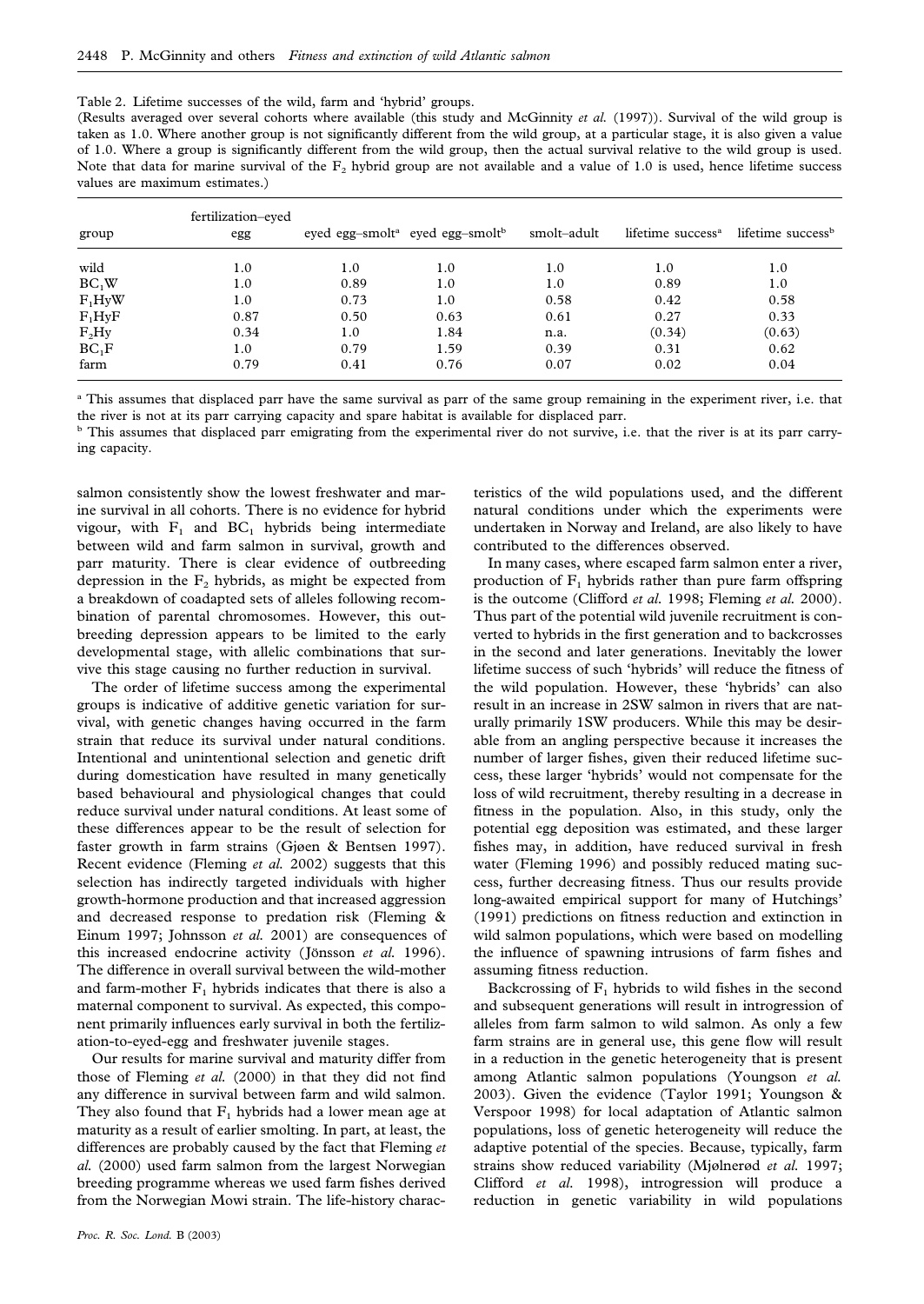(Tufto & Hindar 2003) potentially resulting in inbreeding depression (Wang *et al*. 2001, 2002).

In addition to direct genetic effects, offspring of escaped farm fishes may also reduce the size of the wild population due to competition. Although overall survival of farm and 'hybrid' fish was lower in the experiment, due to their larger size, surviving fish resulted in competitive displacement of wild parr. Given the selection for increased growth in the farm strain, this larger size is not surprising. Fleming *et al.* (2002) have shown that farm salmon show increased aggression, which may further favour such fishes in competitive encounters. The impact of this displacement on wild smolt production will depend on whether or not these displaced parr can survive downstream. In the experimental conditions of the present study, these parr could survive as there was unoccupied juvenile habitat downstream and in Lough Feeagh. Such survival would not occur if suitable unoccupied habitat is absent, for example, when a river is at its parr carrying capacity or where the spawning area debouches directly to the sea, as may be typical for escaped farm salmon spawning in some rivers (Webb *et al.* 1991) but not others (Webb *et al.* 1993; Fleming *et al.* 2002). Fleming *et al.* (2000) noted a more than 30% reduction of smolt output in their simulated farm-escape experiment. As our experiment indicates, because farm salmon especially and 'hybrids' show lower marine survival than wild salmon, they do not make up for this loss of wild smolt production. Thus the competitive effect on its own serves to reduce the fitness of the wild population irrespective of any genetic changes to the population. Reduction of the effective population size of a wild population will result in lowered genetic variability. Mature male parr have been shown to fertilize a substantial proportion of eggs (Thomaz *et al.* 1997; Martinez *et al.* 2000; Taggart *et al.* 2001) and thus parr maturity may be an extremely important factor in increasing effective population size. The reduced level of parr maturity, as found in our experiment for farm and hybrid parr, may further reduce effective population size.

The overall extent of reduction in fitness in the wild population, as a result of both interbreeding and competition, will depend on many factors, including availability of unoccupied juvenile habitat, relative numbers of wild, farm and hybrid salmon, and mating success. However, the quantitative data available for the first time, to our knowledge, from this study of both  $F_1$  and  $F_2$  generations, and from the study of an  $F_1$  generation by Fleming *et al.* (2000), will enable much more accurate modelling of the impact of farm escapes under a range of scenarios. Irrespective of the exact extent of fitness reduction, the fact that farm escapes are repetitive, often resulting in annual intrusions in some rivers, means that such reductions in fitness are cumulative, which could potentially lead to an extinction vortex in endangered populations, i.e. where recruitment is close to the replacement level. Thus only a small reduction in fitness is required to change populations with a marginally positive growth into populations with negative growth.

There have been recent calls in the angling press for surplus (often  $2+$ ) smolts from the salmon-farming industry to be used for deliberate stocking in an attempt to enhance population levels in depressed wild populations. Our results indicate that such a practice would be highly detrimental and would have the reverse effect to that intended. Indeed the effects would be even greater than those produced by accidental escapes owing to the large number of farm fishes introduced, relative to wild fishes, and to the regular nature of such deliberate stocking. Similar effects would also be expected from deliberate stocking with other domesticated strains of salmon and trout, the impact depending on the extent of domestication. Indeed this study provides a general model for the likely implications of the deliberate or accidental introduction of farm fishes and other aquatic animals into areas where natural populations exist. A reduction in fitness does not require that the wild populations are locally adapted, but only that domestication results in genetic changes that reduce the fitness of farm and hybrid offspring in the wild. As domestication inevitably occurs in captivity, this study may also have implications for the release of zoo-bred animals into areas where wild conspecifics still exist (Rodriguez-Clark 1999).

This project was funded by the Marine Institute Ireland, the European Commission and the UK Natural Environment Research Council. We thank E. Verspoor for providing microsatellite primers and for assistance with experimental design, and K. Whelan for logistical support. The comments of two anonymous referees greatly improved the manuscript.

## **REFERENCES**

- Atlantic Salmon Federation 2002 Atlantic salmon aquaculture: a primer. See http://www.asf.ca/backgrounder/asfaquac backgrounder.pdf.
- Cairney, M., Taggart, J. B. & Høyheim, B. 2000 Characterisation of microsatellite and minisatellite loci in Atlantic salmon (*Salmo salar*) and cross-species amplification in other salmonids. *Mol. Ecol.* **9**, 2175–2178.
- Clifford, S. L., McGinnity, P. & Ferguson, A. 1998 Genetic changes in Atlantic salmon (*Salmo salar*) populations of northwest Irish rivers resulting from escapes of adult farm salmon. *Can. J. Fish. Aquat. Sci.* **55**, 358–363.
- Crozier, W. W. 1993 Evidence of genetic interaction between escaped farmed salmon and wild Atlantic salmon (*Salmo salar* L.) in a Northern Irish River. *Aquaculture* **113**, 19–29.
- Crozier, W. W. 2000 Escaped farmed salmon, *Salmo salar* L., in the Glenarm River, Northern Ireland: genetic status of the wild population 7 years on. *Fish. Mngmt Ecol.* **7**, 437–446.
- Donaghy, M. J. & Verspoor, E. 2000 A new design of instream incubator for planting out and monitoring Atlantic salmon eggs. *N. Am. J. Fish. Mngmt* **20**, 521–527.
- Ferguson, A., Taggart, J. B., Prodöhl, P. A., McMeel, O., Thompson, C., Stone, C., McGinnity, P. & Hynes, R. A. 1995 The application of molecular markers to the study and conservation of fish populations, with special reference to *Salmo*. *J. Fish Biol.* **47**(Suppl. A), 103–112.
- Fiske, P. & Lund, R. A. 1999 Escapes of reared salmon in coastal and riverine fisheries in the period 1989–1998. *NINA Oppdragsmelding* **603**, 1–23.
- Fleming, I. A. 1996 Reproductive strategies of Atlantic salmon: ecology and evolution. *Rev. Fish Biol. Fish.* **6**, 379–416.
- Fleming, I. A. & Einum, S. 1997 Experimental tests of genetic divergence of farmed from wild Atlantic salmon due to domestication. *ICES J. Mar. Sci.* **54**, 1051–1063.
- Fleming, I. A., Jonsson, B., Gross, M. R. & Lamberg, A. 1996 An experimental study of the reproductive behaviour and success of farmed and wild Atlantic salmon (*Salmo salar*). *J. Appl. Ecol.* **33**, 893–905.